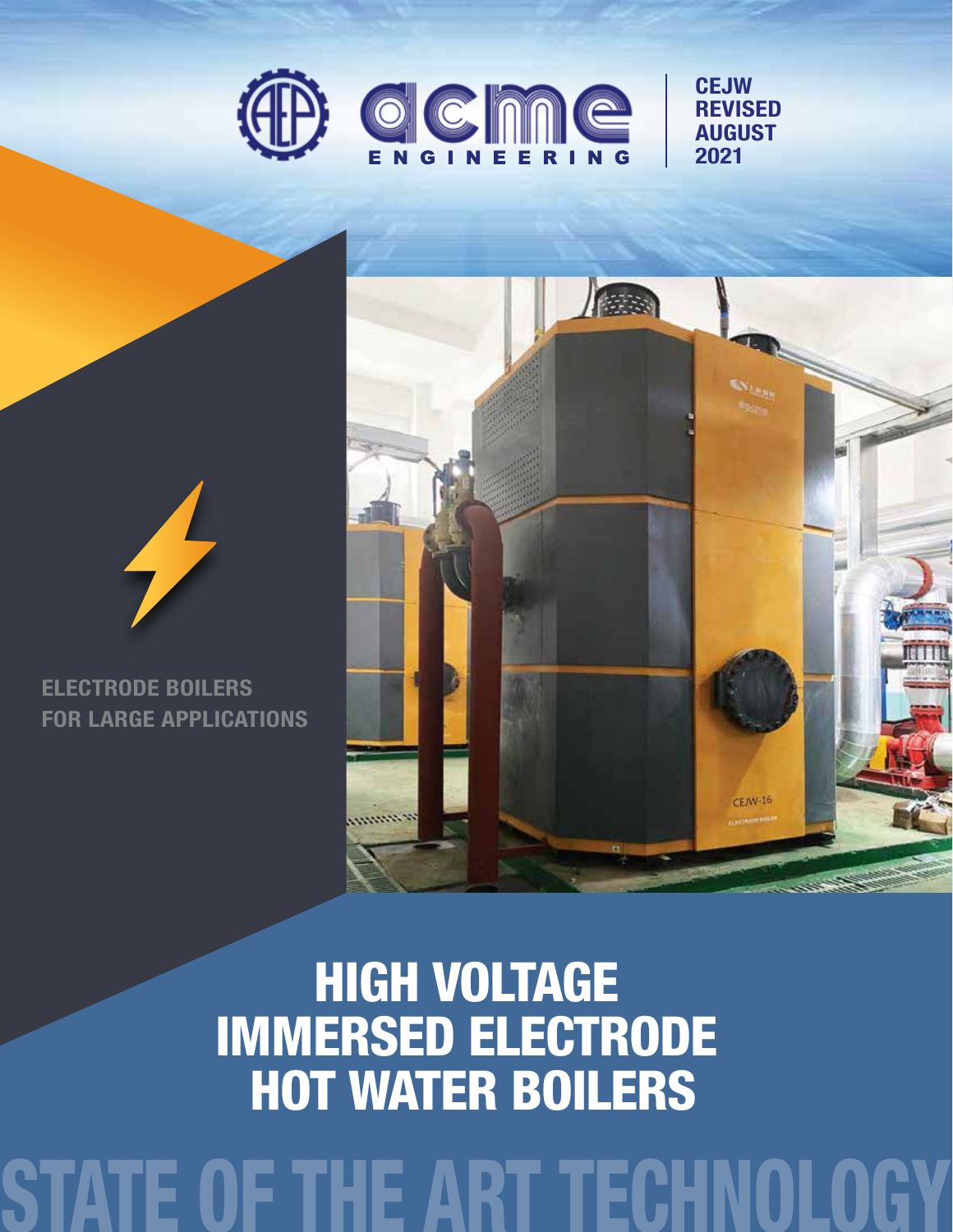## **ACME>>** WHY CHOOSE A HIGH VOLTAGE BOILER?



### OUTPUT MATCHES FUEL BURNING BOILERS

Due to considerable advances in High Voltage electric boiler technology for heat or power generation, Immersed Electrode Boilers can match the capacity of large gas or oil-fired boilers (up to 60 MW) while occupying a much smaller footprint.



### LOWER OPERATING COSTS

Immersed Electrode Boilers are simple to operate and maintain with no complex pollution or combustion control equipment required. Users can also take advantage of lower energy rates during daily or seasonal off-peak periods.



### ECONOMICAL INSTALLATION

Operating at distribution voltages, electrode boilers eliminate the need for fuel lines, storage and handling equipment, economizers and emission control equipment, saving on capital expenditures.



### MINIMAL MAINTENANCE

**>**

Immersed Electrode Heating Loops have a minimum number of components, equipment and electrical controls, resulting in fewer parts to clean and maintain. They are not affected by the water quality on the process flow as the boiler heating loop is isolated from the existing heating water system.

### ENVIRONMENTALLY FRIENDLY

Without combustion, the operations of Immersed Electrode Boilers are quiet, clean and emissions free. Problems associated with other energy sources such as noise, fuel fumes, fly ash and large stacks, do not exist.

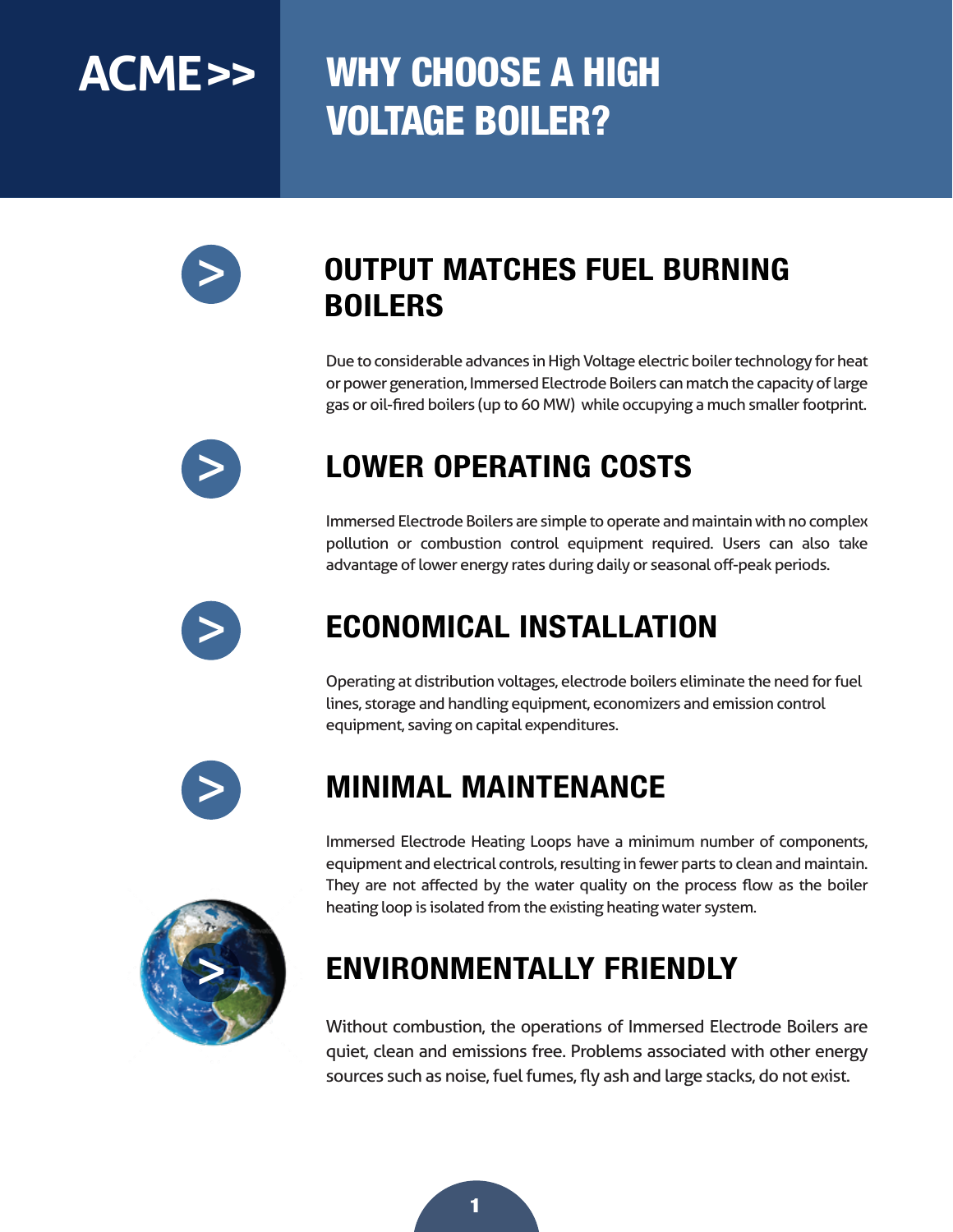### ACME IMMERSED ELECTRODE BOILERS FOR EVERY APPLICATION



THESE IMMERSED ELECTRODE BOILERS HAVE UNLIMITED APPLICATION POSSIBILITIES WHEREVER A NEED FOR LARGE HOT WATER PROCESS OR SPACE HEATING EXISTS.

**A partial list of possible uses includes:**

- **Office and apartment buildings**
- **Hospitals, schools, hotels, motels**
- **Food processing Plants**
- **Clothing and textiles plants**
- **Industrial plants**
- **Plastic and chemical plants**
- **Mining Operations**
- **Power plants for District Heating**
- **Car Manufacturing**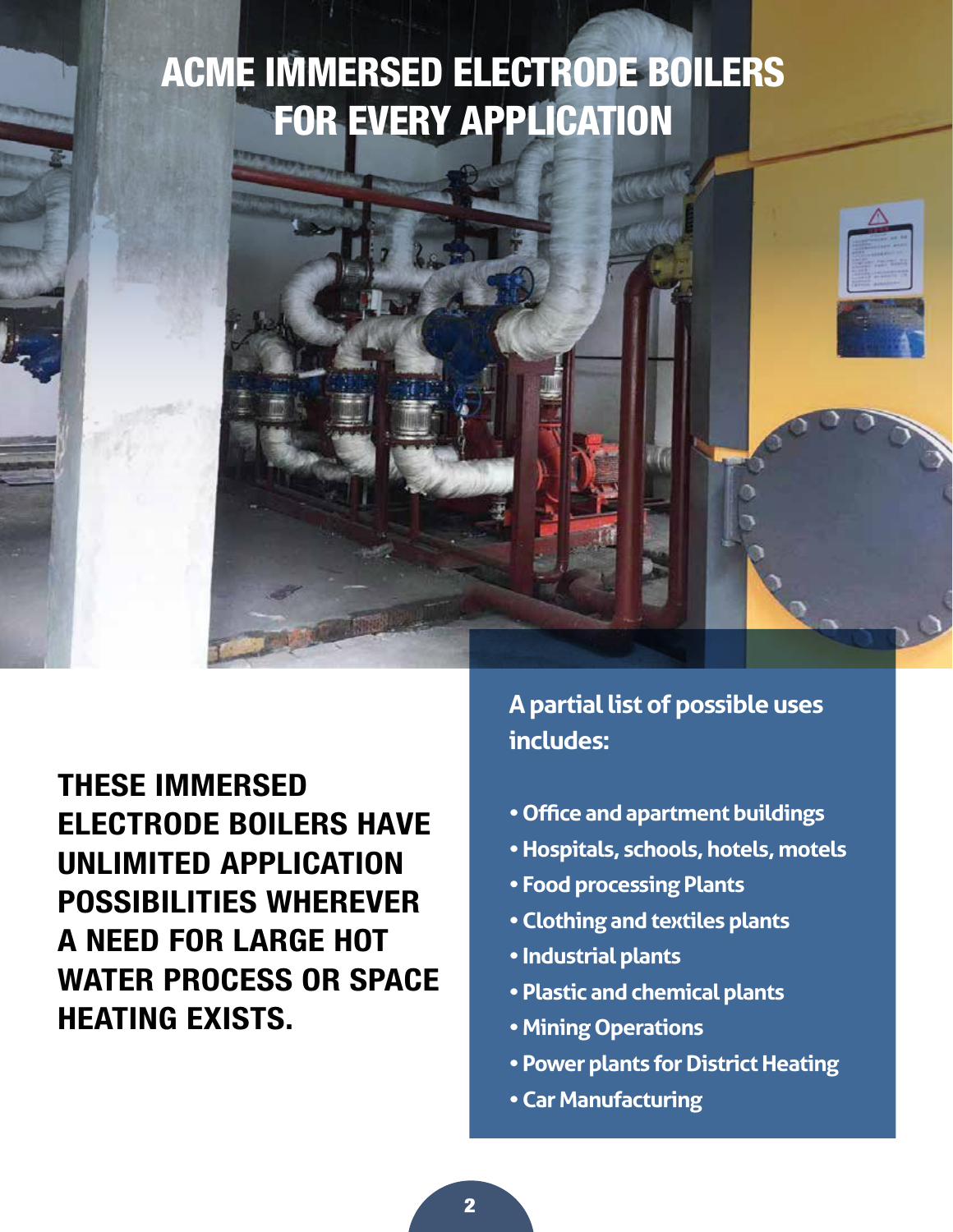

- Capacity range: 2500 to 68,000 KW
- Electric Power Supply Voltage : 4160 to 25000 V
- Maximum Operating Temperature for Standard Models: 180 °C (360 ° F)
- Operating pressure: 3 to 14.5 bar (50 to 200 psi)
- Power Feeds (Current Passage) assembled and certified for 42000 V and 16 bar (230 psi) for any operating voltage
- Fast Response: 0 to 100 % capacity in: Hot State: 1 minute Cold to Hot state : 15 to 25 minutes (depends on the size)
- Economical even for capacities between 2 to 6 MW
- Simple controls
- Can be added to existing systems and suitable for optional water storage facilities
- Ability to take advantage of low off-peak electricity rates and demand swings



CEJW boilers convert virtually 100% of the electrical energy into heat. Automatic load and temperature controls provide stepless control over an output range from 10 to 100%.

#### **ECONOMICAL INSTALLATION**

Operating at distribution voltages, CEJW boilers eliminate the need for fuel lines, storage and handling equipment, economizers and emission control



equipment, saving on capital expenditures. Also, in the case of using Electric Boiler, they eliminate the need for a stepdown transformer.

#### **LOWER OPERATING COSTS**

The CEJW boilers are easy to operate. Automatic controls (PLC) reduce the need for operating and supervisory personnel. The cost of water treatment is practically eliminated as the system is isolated. The water loop is initially filled with water at the selected conductivity and quality. Automatic venting ensures full water filling of the vessel.

For areas affected by allocations or interruptions of natural gas and costly oil, our CEJW boilers provide an economical alternate solution, providing a dependable source of hot water. They also allow users to take advantage of lower energy rates during daily or seasonal off-peak periods or satisfying the swing demand.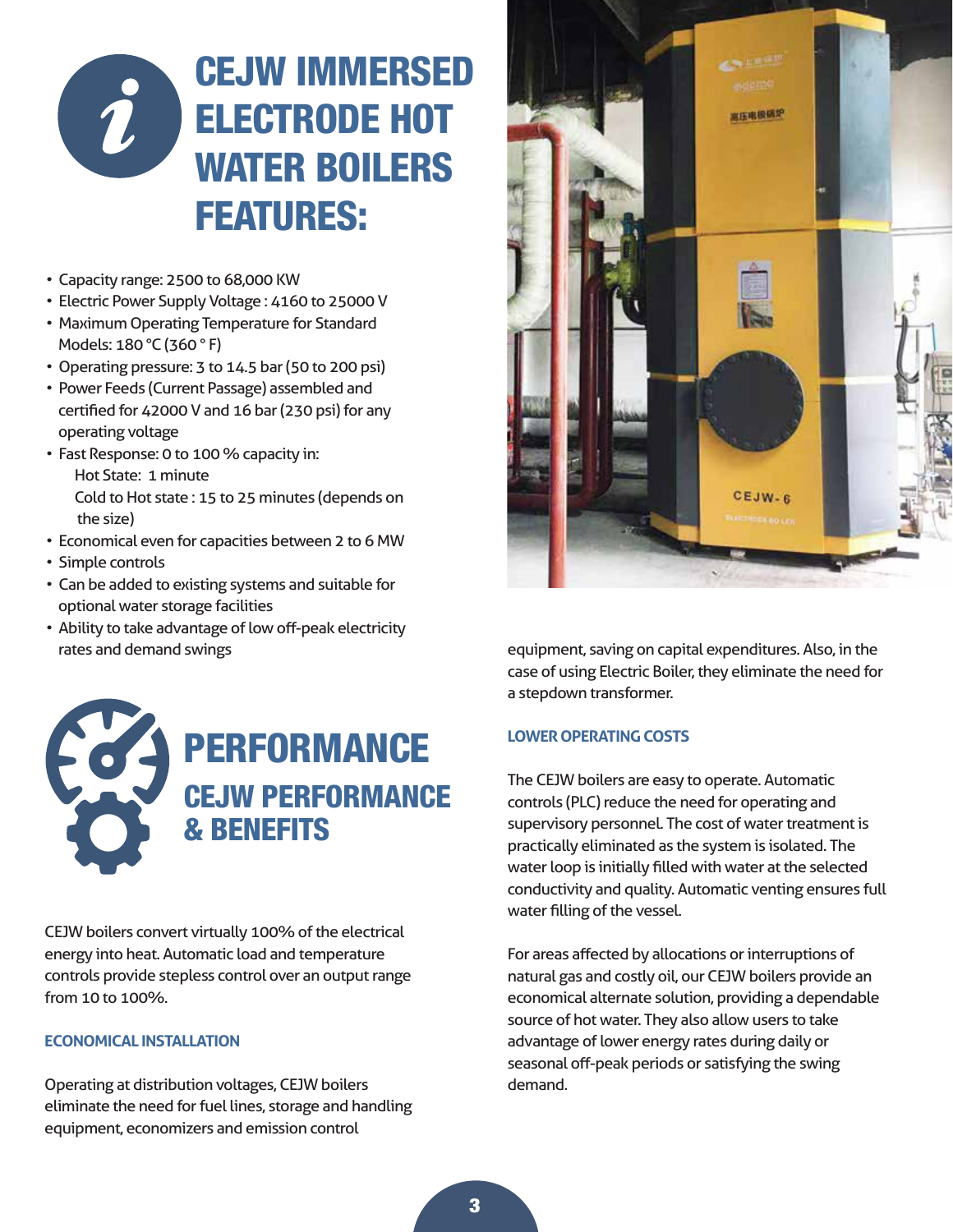#### **SAFER OPERATION**

There are no combustion hazards because there are no flames, fumes, fuel lines or fuel storage tanks. There is no low water danger since the current cannot flow without water and there are no problems with heat buildup or electrode burnout even if scaling should occur. Thermal shock is eliminated. Electrically safe due to a grounded pressure vessel. A safety enclosure around boiler is not required and expensive isolating piping connections are not required.

#### **MINIMAL MAINTENANCE**

Long-life electrodes are cooled by water jets produced by an integrated loop pump. Acme CEJW boilers having a minimum number of components and electrical controls, providing maximum reliability. Without fuels, cleaning and maintenance are reduced.

#### **ENVIRONMENTALLY FRIENDLY**

Without combustion, the operation of the CEJW boiler is quiet, clean and emission-free. Problems associated with other energy sources such as noise, fuel fumes, fly ash, large stacks, do not exist with the CEJW boiler.

### **OPERATION**

**HOW THE MODEL CEJW WORKS**



The CEJW operates flooded with water at the selected conductivity. A motorized drive system is used to interpose a concentric insulating counter electrode between the electrode and the neutral counter electrode. The more direct the exposure between neutral shield and the electrode, the greater the current draw (amperage) and more hot water is produced. As the insulating shield is moved between the electrode and neutral, the current path length and output is changed. Hot water is generated in the space between the electrodes and neutral counter electrodes and escapes into the vessel.

The insulating shields can be used to turn the boiler output down to about 10%, or a 10: 1 turn down ratio. To turn the boiler down below 10%, the supply power must be interrupted.

The closed loop of the hot water boiler is filled with water at selected conductivity and periodically surveyed for conductivity. The capacity of the boiler can be adjusted by varying the conductivity.

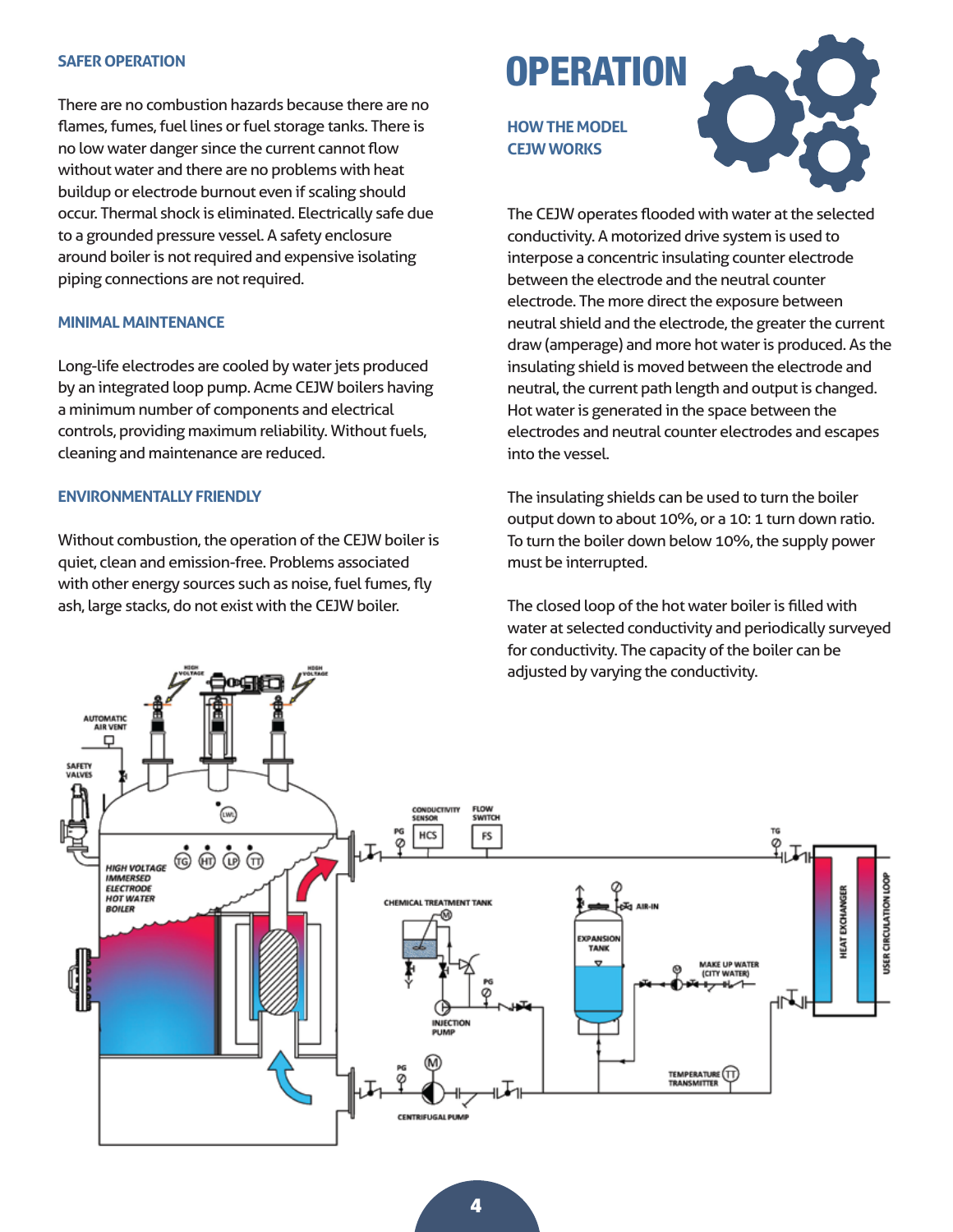

| <b>WATER INLET</b>       |   | <b>POWER FEED</b>             |
|--------------------------|---|-------------------------------|
| <b>WATER OUTLET</b>      |   | <b>MOTORIZED DRIVE SYSTEM</b> |
| <b>ELECTRODE</b>         | 8 | <b>PRESSURE SAFETY VALVES</b> |
| <b>COUNTER ELECTRODE</b> |   | <b>SAFETY CAGE</b>            |
| <b>SHIELD</b>            |   | 10 MANHOLE                    |



| <b>MODEL</b>   | <b>VOLTAGE</b><br>(KV)           | <b>POWER</b><br>(KW)             | <b>BOILER DIA.</b><br>Α<br>mm (Inch) | <b>BOILER HEIGHT</b><br>B<br>mm (Inch) | <b>INITIAL CLEARANCE</b><br><b>HEIGHT FOR POWER</b><br><b>FEED INSERTION</b><br>mm (Inch) | <b>PUMP FLOW RATE</b><br>$m^3$ /hr (gpm) |
|----------------|----------------------------------|----------------------------------|--------------------------------------|----------------------------------------|-------------------------------------------------------------------------------------------|------------------------------------------|
| CEJW-6         | 4.16<br>6.9<br>10<br>$13.8 - 25$ | 2500<br>4200<br>6000<br>7000     | 2100 (83")                           | 4200 (165")                            | 4700 (185")                                                                               | 300 (1300)                               |
| $CLJW-8$       | 4.16<br>6.9<br>10<br>$13.8 - 25$ | 3500<br>5700<br>8000<br>9000     | 2200 (86")                           | 4500 (177")                            | 5200 (205")                                                                               | 350 (1550)                               |
| CEJW-10        | 4.16<br>6.9<br>10<br>$13.8 - 25$ | 4200<br>7000<br>10000<br>11000   | 2550 (100")                          | 4700 (185")                            | 5500 (215")                                                                               | 480 (2100)                               |
| CEJW-15        | 4.16<br>6.9<br>10<br>$13.8 - 25$ | 7500<br>12000<br>15000<br>17000  | 2550 (100")                          | 5300 (208")                            | 6700 (263")                                                                               | 650 (2850)                               |
| <b>CEJW-20</b> | 4.16<br>6.9<br>10<br>$13.8 - 25$ | 9000<br>15000<br>20000<br>22000  | 2900 (115")                          | 5800 (228")                            | 7400 (290")                                                                               | 850 (1700)                               |
| CEJW-30        | 4.16<br>6.9<br>10<br>$13.8 - 25$ | 15000<br>25000<br>30000<br>33000 | 3100 (122")                          | 5850 (230")                            | 7600 (300")                                                                               | 1300 (5700)                              |
| CEJW-40        | 4.16<br>6.9<br>10<br>$13.8 - 25$ | 18000<br>30000<br>40000<br>45000 | 3200 (126")                          | 6800 (267")                            | 9000 (355")                                                                               | 1700 (7500)                              |
| CEJW-60        | 4.16<br>6.9<br>10<br>$13.8 - 25$ | 33000<br>54000<br>60000<br>68000 | 3950 (155")                          | 6800 (267")                            | 9000 (355")                                                                               | 2550 (11200)                             |

#### **STANDARD CEJW HOT WATER BOILER**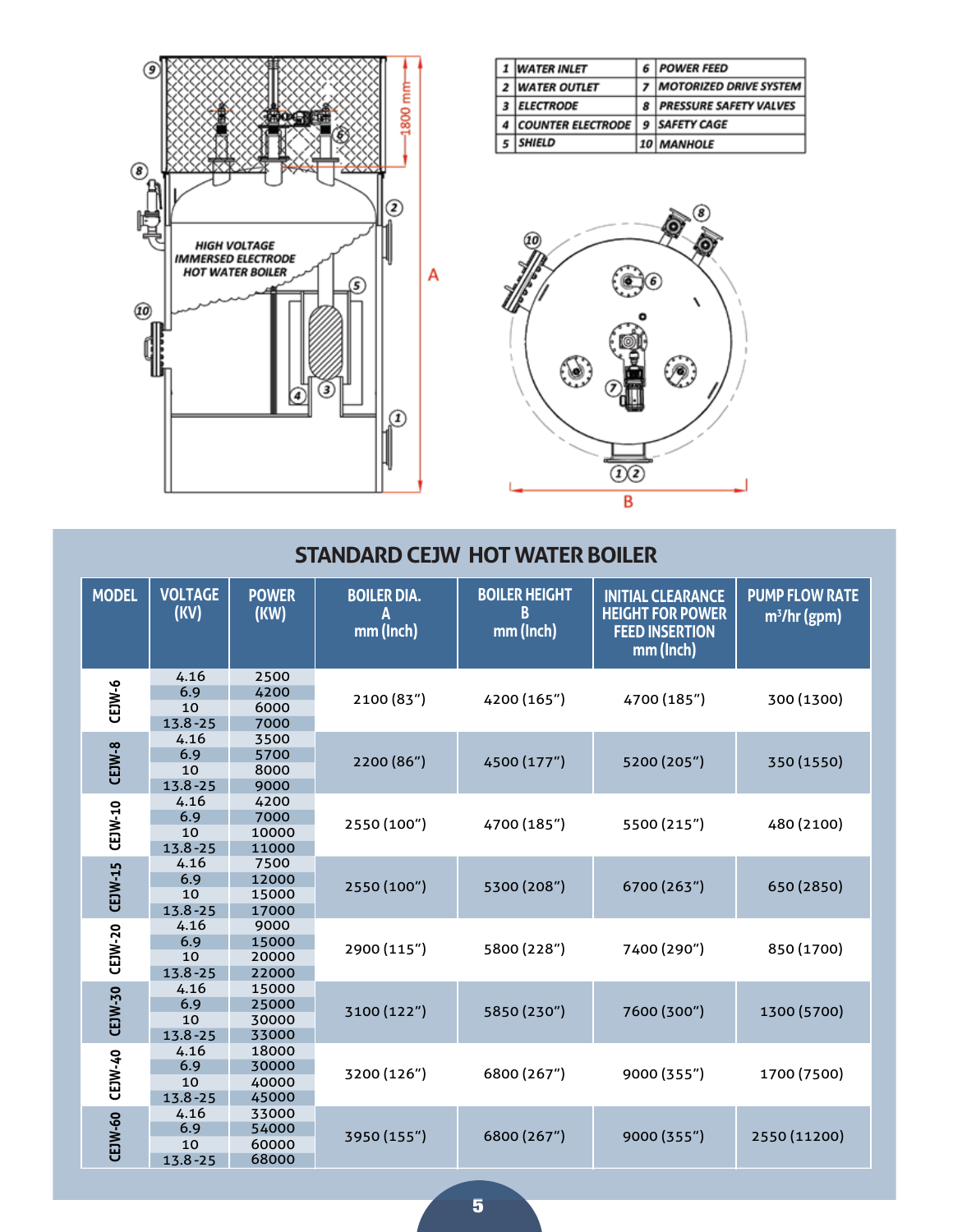

### **CEJW** HEATING LOOP **COMPONENTS** FOR STANDARD MODELS

#### **BOILER**

- Pressure vessel, ASME (Section I or IV) design, CRN/U stamp pressure vessel registration certificate or CE / PED required
- Complete assembled Power feeds tested and certified for 16 bar (230 psi) and 42 KV
- Boiler actuator and capacity control system
- Large DN 500 (20") Manhole
- Sheet metal jacket and 100 mm (4") ceramic fiber thermal insulation
- Safety cage surrounding high voltage connections
- Safety valve(s)
- Manual drain (initial fill-up) valve
- Automatic air vent

#### **CIRCULATION PUMP**

Simplex or duplex pumps circulate water in the loop. Flow of each pump is determined by the cooling requirements of the electrodes therefore ensuring their long life and minimizing wear. Air cooled pump skids include TEFC motors, usually at building voltage controlled from the System Control Panel. Pressure loss in the loop determines the head of the pump at the required flow.

#### **HEAT EXCHANGER**

Completes heating system loop including boiler and pump. Stainless Steel Plate type construction with standard steel plates individually removable on rod. Primary circuit design method is to pump flow and heat transfer of boiler heating capacity. Secondary circuit

water heats building, plant or storage facilities transferring heating boiler capacity.

#### **EXPANSION TANK**

Expansion tank based on total water content of the loop and its operating pressure.

#### **ELECTRICAL**

- Ground terminals
- Ground Fault Detection Relay
- Power feeds connection busbars
- Electrodes
- Circulation pump motor starter or VFD

#### **CHEMICAL FEED WATER TANK AND INJECTION PUMP**

All boilers require adequate water quality as determined by conductivity, pH, softness and chemical content. The type and degree of water treatment will be determined by local water quality, type of boiler, nature of operation, and quantity of raw make-up water required.

Chemical Treatment tank equipped with a mixer and an injection pump to add chemical to heating loop water.

#### **INSTRUMENTS AND CONTROL**

- Free standing control panel
- Pre-programmed electronic processor (PLC) and HMI on the panel
- Conductivity sensor to continuously monitor and control the conductivity of the Heating Loop Water
- Flow switch to continuously monitor the circulation pump water flow and interrupt the power in case of no water
- Two Temperature transmitters to control the maximum operating temperature and the boiler capacity
- Low water level
- High Temperature sensor
- Pressure/ Temperature gauges
- Proximity Sensors for shield traveling limits and position
- Remote Supervision (optional)

**This information provided is a general description of the CEJW. All specifications are subject to change without notice. Installation, maintenance, operating and any other instructions furnished with the equipment must be carefully followed by installers, owners and users.**